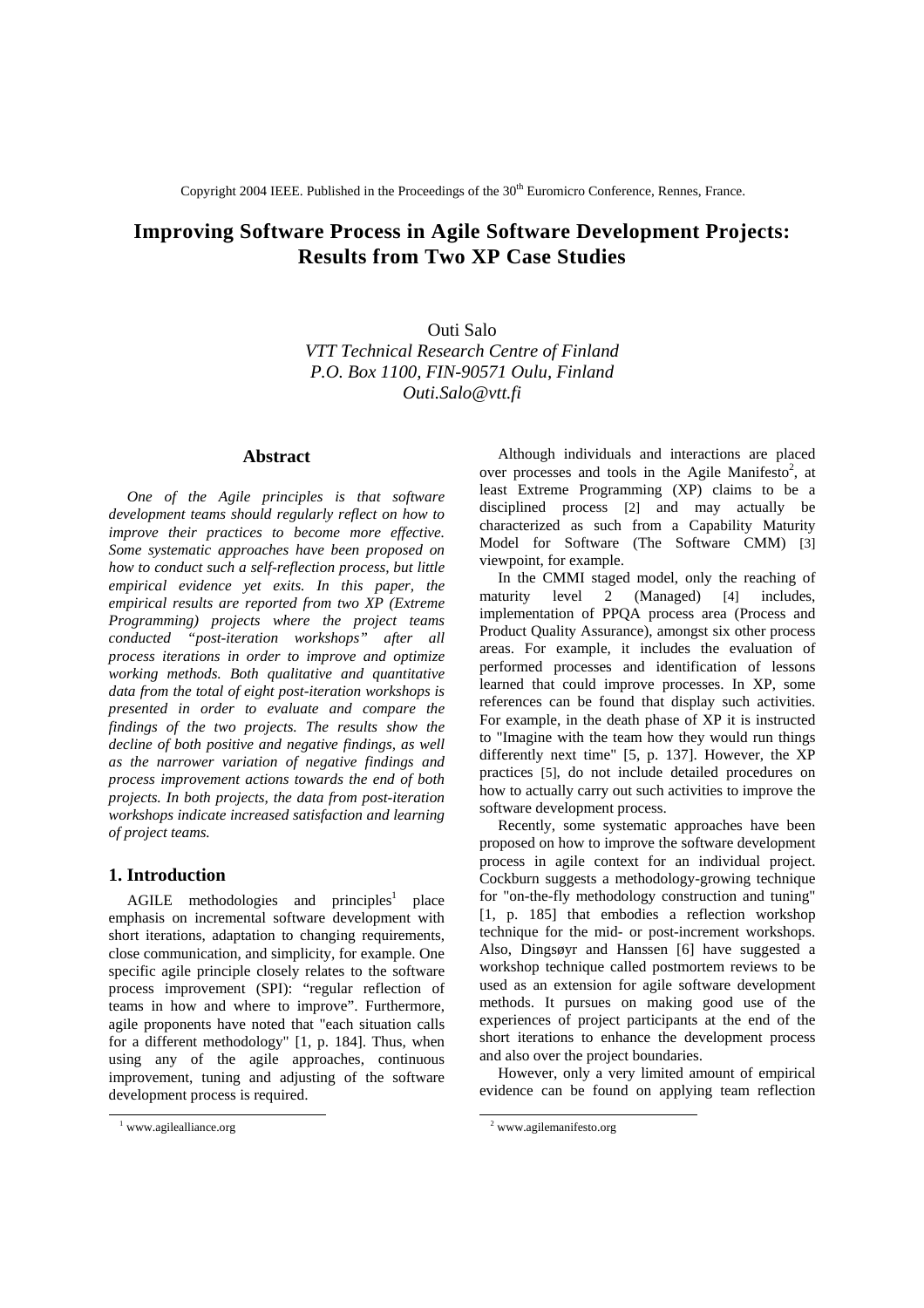workshops, lightweight postmortem reviews [6] or any other SPI efforts from agile software development projects. This paper presents a comparison of empirical results from two case studies (eXpert and zOmbie) conducted at the Technical Research Centre of Finland. Two consecutive projects adopted XP and conducted post-iteration workshops systematically after each iteration to improve their software development process. The post-iteration workshops included elements from both the lightweight postmortem review technique [6] and the methodology-growing technique [1] and focus on the project level SPI.

This paper presents the analysis of the post-iteration workshop data (i.e. number and content of negative and positive findings, and number of SPI actions) from the two case studies. The aim is to present the consistencies and deviations in the data of two somewhat similar, yet also divergent projects, and the underlying causes for such findings are also suggested. Thus, in this paper, the findings of the post-iteration workshops are discussed in the light of the different characteristics of the two case projects. Also, one goal is also to either support or evert the early conclusions previously drawn based on the eXpert case study [7].

The focus of this paper is to analyze the quantitative and qualitative findings generated during the postiteration workshops and the quantity of the implemented process improvement actions. However, these two case studies do not offer extensive enough data for firm generalizations, but some conclusions can be brought forward for further evaluation.

This paper is composed as follows. The next section presents the research design including the method, the research target and settings, with the presentation of the similar and divergent characteristics of the two case studies. The paper continues by presenting the results and analysis of post-iteration workshops, and ends with a discussion and acknowledgements.

## **2. Research Design**

In this section, the research method, data collection, and the research setting are described for both the eXpert and zOmbie projects.

#### **2.1. Research Method and Data Collection**

The research method used in this study was action research [8] that can be seen as one form of case study. The focus in action research is more on what practitioners do rather than what they say they do [9]. The resulting knowledge should guide the practice [10]. In action research, the modification of reality requires the possibility to intervene [11]. In the postiteration workshops the researchers' acted in a role of a moderator and participated in the generation of positive and negative findings, and enhanced the process with the project team. Also, one role for researchers' was to provide the boundaries in which the project team was allowed to enhance the process.

In both projects, quantitative and qualitative research data was collected on a) effort used on workshops, b) quantity of findings and c) their content and, d) quantity of suggested and actual process enhancements (i.e. action points) and e) their content. Furthermore, the developers maintained diaries to record their negative and positive perceptions. Also, a post-project workshop and a group interview were held for the project team at the end of both projects.

# **2.2. Research Target: Post-Iteration Workshop technique**

This research aims to study how a short iterative reflection session suits for self-adapting and improving the practices during an Agile software development project. Thus, the focus is SPI on project level.

The post-iteration workshop technique applied in both of the case studies was evolved by combining attributes from both of the existing reflection techniques (i.e., lightweight postmortem review and team reflection workshop techniques) as described in more detail in [7]. In short, as suggested in postmortem review technique, the problem-solving brainstorming method called the KJ method [12] was adopted in the post-iteration workshops for *generating, collecting and structuring positive and negative experiences*. The project team recorded positive and negative issues concerning the previous iteration on post-it notes. These notes were then grouped, and negative issues were discussed to generate process enhancements.

Both existing techniques suggested prioritizing the negative findings and analyzing only the most important ones. However, in post-iteration workshops all the negative findings were considered as equal and all of them were included for further discussion. Then, the actual software process improvement actions (hereafter referred as SPI actions) were decided together with the project team and researchers. This data was collected in action point lists by the project team member during the post-iteration workshops. Finally, the previous action point list was revised to find out what improvements had actually taken place and which ones were not implemented for one reason or another.

The quantitative as well as qualitative data from the post-iteration workshops is the central research data presented in this paper. This includes the positive and negative findings, and the implemented SPI actions.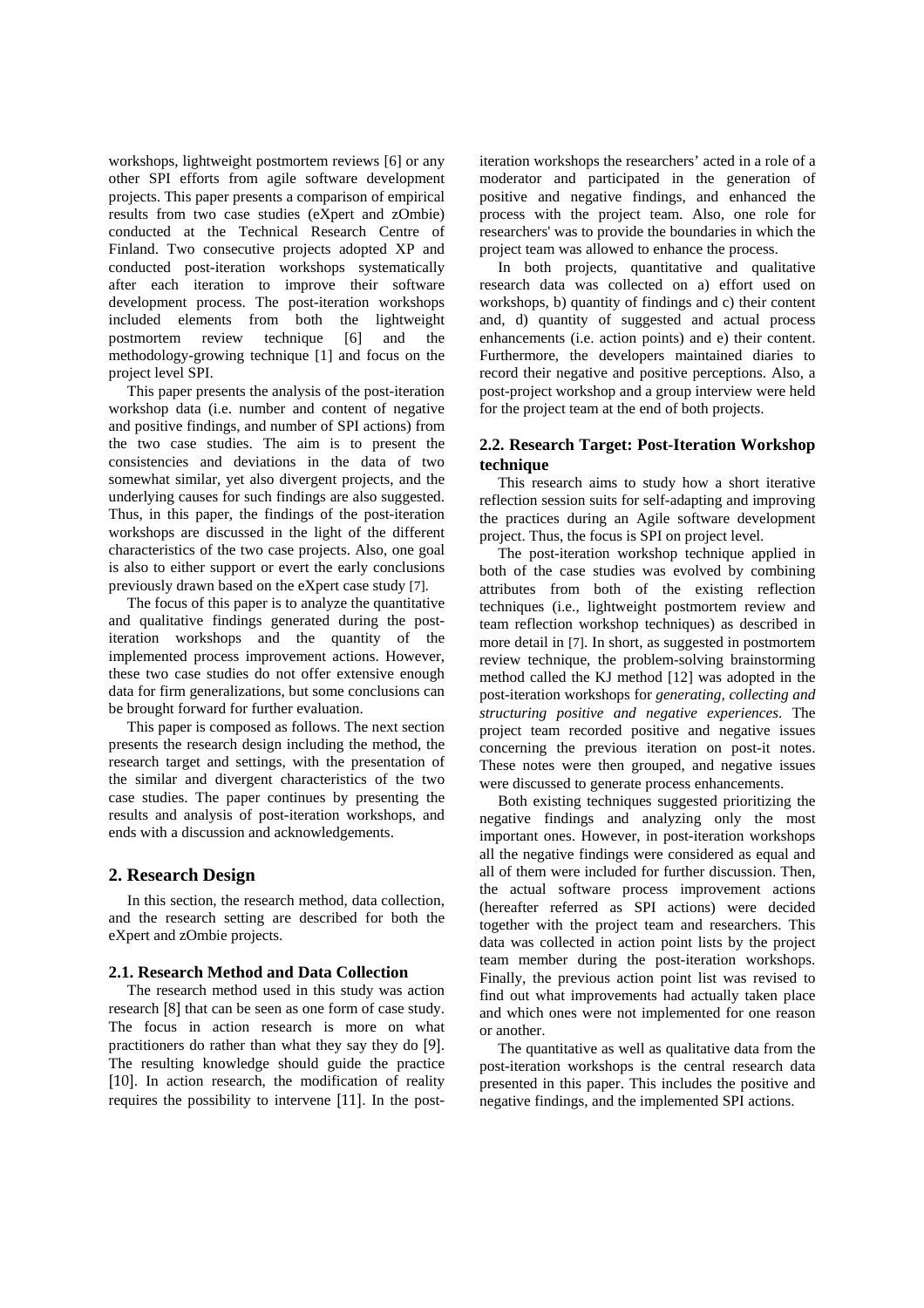The results from the first case study (eXpert) were earlier reported in [7]. It was suggested that postiteration workshops concretely help to improve and optimize practices, and enhance the learning and satisfaction of the project team. This argument is evaluated in this paper by strengthening the case with the comparative analysis of eXpert and zOmbie case studies. Another target of this research is to seek out any consistencies and deviations between the two projects, and to find underlying factors behind them.

#### **2.3. Research setting**

The two case studies presented in this paper are the first ones in the ongoing series of Agile software development case studies at VTT Electronics. As this paper presents results from two case studies, i.e. eXpert and zOmbie, their characteristics need to be addressed in order to offer a framework for the interpretation of results. Thus, the similarities and divergences of the two projects are described in this sub-section.

### **Similarities of eXpert and zOmbie case studies**

Both case studies were conducted in a co-located development environment. In fact, the projects worked in exactly the same open office space. Also, the common tools that were not dependent on the developed application type were identical in the two projects. These included configuration management, data collection, and documentation tools.

Intensive two-day training was given to both of the teams including XP practices, configuration management and data collection issues. The teams were advised to follow XP process as suggested by Beck [5] including planning game, small releases, metaphor, simple design, testing practices, refactoring, pair programming, collective ownership, continuous integration, 40-hour week, and coding standards. However, also other practices, such as SPI activities, were employed to support software development.

The two projects had an identical calendar time (nine weeks) and length of working week (4-day week of 24-hours). As proposed by the 40-hour week rule, no overtime was recommended. The possible overtime was compensated in the following iteration.

### **Differences of eXpert and zOmbie case studies**

Table 1. presents the central differences between the eXpert and zOmbie projects that should be taken into consideration when interpreting the data from post-iteration workshops.

| <b>Characteristic</b> | eXpert        | zOmbie            |
|-----------------------|---------------|-------------------|
| Team size             | 4 developers  | 4 developers      |
|                       |               | 1 project manager |
| Type of end product   | Intranet      | Mobile            |
|                       | application   | application       |
| Experience in         | 4 novice      | 1 experienced     |
| XP/Agile              |               | 4 novice          |
| Experience in the end | 1 experienced | 5 novice          |
| product development   | 3 novice      |                   |
| Experience in coding  | 2 experienced | 4 experienced     |
|                       | 2 novice      | 1 novice          |
| <b>Iterations</b>     | 3 x two weeks | 1 x one week      |
|                       | 3 x one week  | 3 x two weeks     |
|                       |               | 2 x one week      |
| Size of end product   | 10 000 LOC    | 7000LOC           |
| Software development  | Eclipse       | Eclipse           |
| tools                 | Apache Tomcat | Apache Tomcat     |
|                       | MySQL         | MySQL             |
|                       | Java +JSP     | J2ME              |
| XP practices          | On-site       | Off-site customer |
|                       | customer      |                   |

Firstly, the team size was slightly different. Both project teams included 4 software developers all being university students at the final stage of their information processing science studies. However, zOmbie employed also a project manager from the previous eXpert team to provide expertise on the Agile development approach and XP. The project manager worked a shorter week than the rest of the project team, i.e. 2/3 of their effort. Despite this, he participated in all the post-iteration workshops and thus is to be noticed in the quantity of the findings.

Also, the end product being developed was divergent in the two projects. The eXpert team implemented an intranet application for managing research data of a Finnish research institute. The zOmbie team had a task to implement a mobile application for managing transactions in a stock exchange. Naturally, the distinct application types also caused some differences in the software development tools and languages (see table 1). Furthermore, the size of the end product varied from the eXpert's 10000 LOC to zOmbie's 7000 LOC.

Furthermore, experiences of the team members differed between the two projects. In eXpert, all the team was novice on using agile software development methods. The zOmbie project had the advantage that the project manager was one of the developers from the previous eXpert project. As such, he was a valuable inboard "coach" [5] for the zOmbie team and also may have influenced some of the project practices based on his experiences from eXpert. However, as mentioned earlier, all the actual SPI decisions were to be made solely in the post-iteration workshops.

| Table 1. Central differences of eXpert and zOmbie |  |
|---------------------------------------------------|--|
|---------------------------------------------------|--|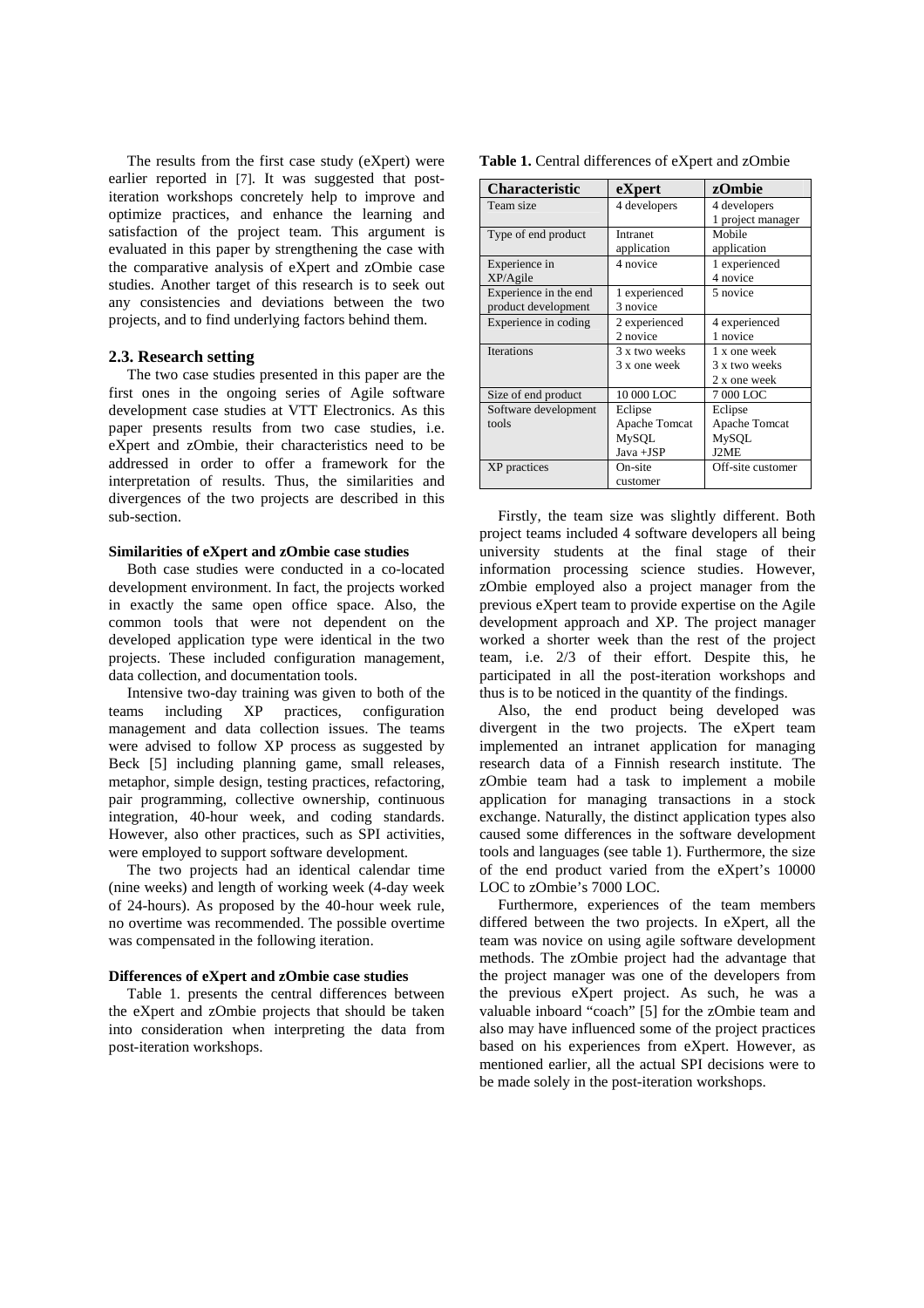The experiences of project teams varied in the end product development, as well as coding skills. In eXpert, one team member was experienced on the development of intranet applications, whereas the zOmbie team totally lacked knowledge on mobile software development. Vice versa, two of the four eXpert team members were experienced coders but in zOmbie, three of the developers plus the project manager could be regarded as experienced coders, and only one novice. In this context, novice on coding is regarded as "no industrial experience". Thus, zOmbie project had more advanced coders, but their experience in the end product development was lacking.

The length of iterations was different in the two projects. Both projects consisted of six iterations. In eXpert, the project started with three two week iterations and finished with three one week iterations, the last one being a corrective iteration. In zOmbie, the first and last two iterations lasted one week and the 2nd, 3rd, and 4th iterations for two weeks each. As this paper involves analysis on the first four iterations of both projects, the difference in the length of first and fourth iterations should be noted in interpretations.

Probably the biggest difference strictly related to XP practices was the role of the customer. The eXpert project included an on-site customer working in the same office space with the software developers, as suggested by XP [5]. In the zOmbie project, however, one of the research targets was to study how an on offsite customer would suit an XP project. This matter is out of the scope of this paper, but it is clearly one of the factors to be noted when comparing the findings of the case studies reported in this paper.

#### **3. Case Study Results**

In this section, the analysis of the post-iteration workshop findings is presented with interpretations. Only the first four post-iteration workshops are included in this analysis. The fifth workshops in both projects concentrated on the experiences from the entire project instead on the previous iteration and, thus, are not comparable. However, these post-project workshops are valuable from the viewpoint of organizational level SPI and will be reported elsewhere in the near future.

#### **3.1. Post-Iteration Workshop Findings**

Table 1 presents the costs of holding post-iteration workshops in terms of duration per workshop and the percentual effort spent on the workshops calculated from the total iteration effort.

|  | Table 2. Cost of post-iteration workshops |  |
|--|-------------------------------------------|--|
|--|-------------------------------------------|--|

|                  | <b>Duration</b>  |                   | Effort % |         |
|------------------|------------------|-------------------|----------|---------|
| <b>Iteration</b> | eXpert           | zOmbie            | eXpert   | zOmbie  |
|                  | 2.68h            | 2.18h             | 5.5%     | 7,8%    |
| $\overline{c}$   | 1.83h            | 2.35h             | 3,8%     | 5.5 %   |
| 3                | 1.0 <sub>h</sub> | 1.63h             | 2,1%     | 3,0%    |
|                  | 0.93h            | 1.13h             | 3.3%     | 2,2%    |
| Avg              | 1.6 <sub>h</sub> | 1.82 <sub>h</sub> | $3.7\%$  | $4.1\%$ |

Results show the tendency of the duration, as well as the percentual effort lowering from iteration to iteration in both of the projects. To explain the seemingly high effort percentage in both cases, several explanatory factors can be found. First, it should be noted that each software developer worked a 24-hour week instead of 'normal' 40-hour week. In the latter case, the corresponding figures would be substantially lower. However, this requires an assumption that a 40 hour week does not increase the duration of postiteration workshops. Also, in the zOmbie project, the project manager worked about a 16 hour-week, which also increases the percentual effort spent on postiteration workshops. Secondly, it should be noted that in both cases the shorter iteration (4th in eXpert and 1st in zOmbie) causes the proportion of effort to rise even though the actual effort spent may even be lower.

In Dingsøyr and Hanssen's [6] study the effort spent on lightweight postmortem reviews was around 4.7% and the duration of one workshop was roughly 1.4 hours (calculated from their data). Cockburn [1] estimates a minimal duration from two to four hours. In these two cases the average effort percentage was 3.7% in eXpert and 4.1 % in zOmbie whereas the average duration in eXpert was 1.6 hours and 1.8 hours in zOmbie. One interesting observation from table 2 is that in both projects the duration of the workshop has halved from the 2nd iteration to the 4th iteration.

Furthermore, it can be presumed that the learning of the post-iteration workshop technique took some time during the first workshops and also affects the decline trend in effort and duration data. However, it can be seen in Table 2, that the duration of all but the first workshop was longer in the zOmbie project compared to eXpert. One reason for this is the clearly larger amount of negative findings (Figure 2), as well as the topics behind these findings (Figure 3). Thus, the discussion and decision-making during the postiteration workshops obviously took more time in zOmbie than in eXpert. The long duration of the first post-iteration workshop in eXpert project can be explained by the fact that the technique was applied for the first time and, thus, took some time for the moderator (i.e., researcher) to learn as well.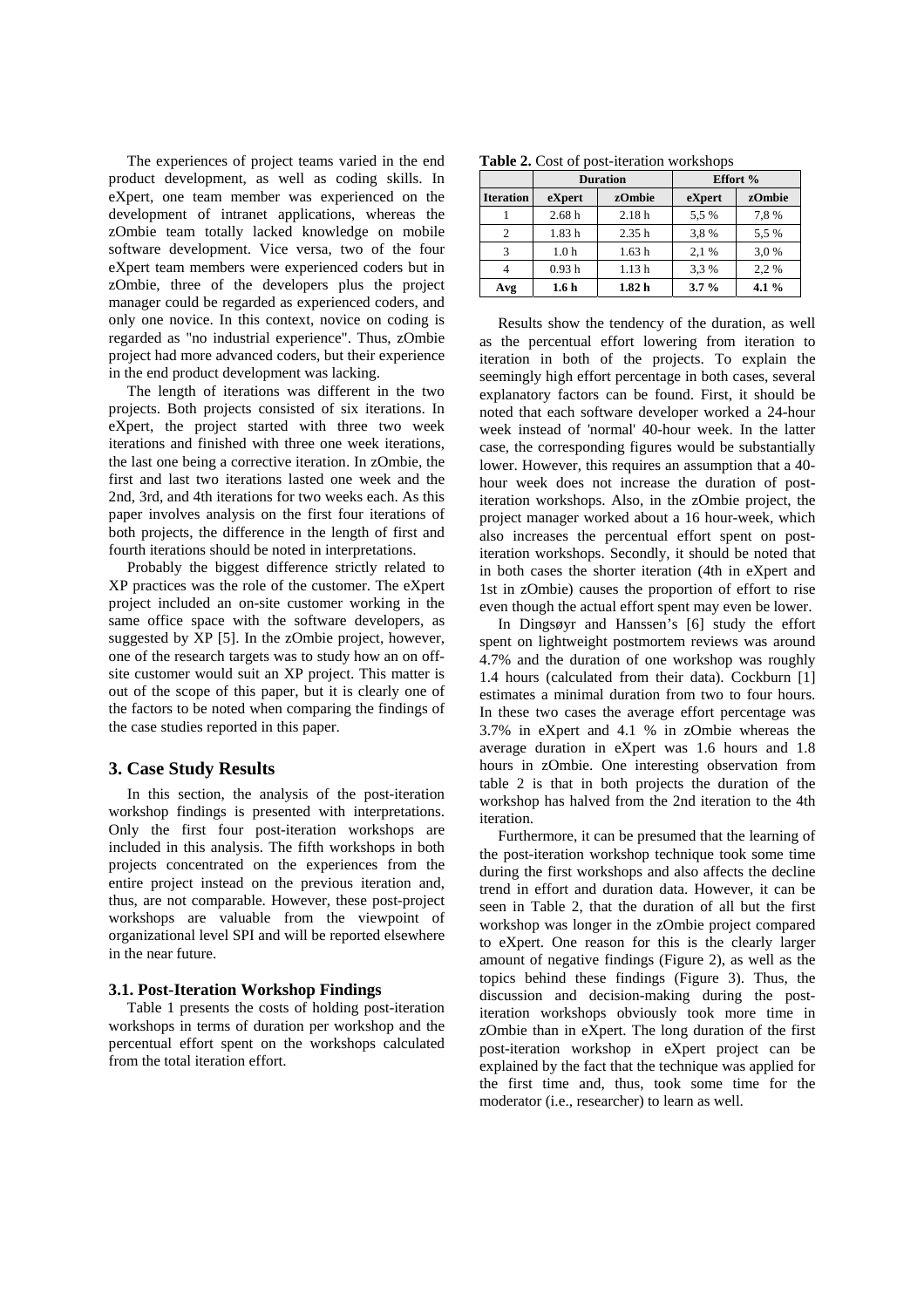Quantitative data from the four post-iteration workshops is presented in the figures 1 and 2.



**Fig. 1. Number of positive findings from eXpert and zOmbie post-iteration workshops** 

The first four iterations of eXpert produced a total of 93 positive findings whereas the corresponding number in zOmbie was 102 (Figure 1). This is a total of 23.3 positive findings per person in eXpert and 20.4 in zOmbie. In both cases the trend seems to be a decline in positive findings towards the end of the project.

One reason for this is the frequent occurrence of post-iteration workshops (one to two weeks apart). Thus, the project team may not always find it necessary to repeat neither the positive nor negative findings - even though they still may be valid. In fact, one comment made by a software developer during the 3rd post-iteration workshop in zOmbie was: "The charm of novelty is gone. Trifles don't make one so happy anymore". At the time, he found it hard to think of any (new) positive findings. Thus, as the team gets more accustomed to the adopted practices, their weaknesses and rewards may be taken for granted.



**Fig. 2. Number of negative findings from eXpert and zOmbie post-iteration workshops** 

The first four iterations of eXpert produced a total of 52 negative findings. The corresponding number in zOmbie was 91 (Figure 2). It should be noted, that the zOmbie team had one "extra" team member yet the number of negative findings per person is still noticeably higher (13 in eXpert and 18.2 in zOmbie).

Also, the negative findings in both projects seem to follow the declining trend as in positive findings. This supports the argument of Cockburn [1], that the changes needed in the process will be much smaller after the second and subsequent increments. Also, the trend lines in both positive and negative findings indicate that the duration of the iteration does not affect the amount of findings that are generated in post-iteration workshops.

The closer examination of the research data reveals that as the topics causing negative findings became fewer during both projects they also drew closer to each other (Figure 3). In other words, the criticism of the project team became more focused.



**Fig. 3. Number of topics behind negative findings** 

The above zOmbie data clearly supports the earlier reported eXpert case study results [7]. The declining trends of negative findings and topics behind them (Figure 3) support the argument that the process actually adapted to the needs of the project team, and increased their satisfaction for the process [7].

Table 3 illustrates the central topics behind the positive and negative findings in eXpert and zOmbie.

|               | <b>Top 5 positive findings</b> |               | Top 5 negative findings |             |
|---------------|--------------------------------|---------------|-------------------------|-------------|
|               | eXpert                         | zOmbie        | eXpert                  | zOmbie      |
|               | Pair                           | Team spirit   | Time                    | Testing     |
|               | programming                    |               | tracking                |             |
| $\mathcal{D}$ | Short                          | Working       | Testing                 | Time/task   |
|               | iterations                     | environment   |                         | estimation  |
| 3             | Continuous                     | Technical     | Code                    | Technical   |
|               | integration                    | environment   | commenting              | environment |
| 4             | On-site                        | Planning game | Effort                  | Time        |
|               | customer                       |               | estimation              | tracking    |
|               | 5 Refactoring                  | Pair          | Test-first              | Off-site    |
|               |                                | programming   | development             | customer    |

**Table 3.** Top five of the positive and negative findings

Interestingly, all the top five positive topics in eXpert focus on the practices of XP. In zOmbie, the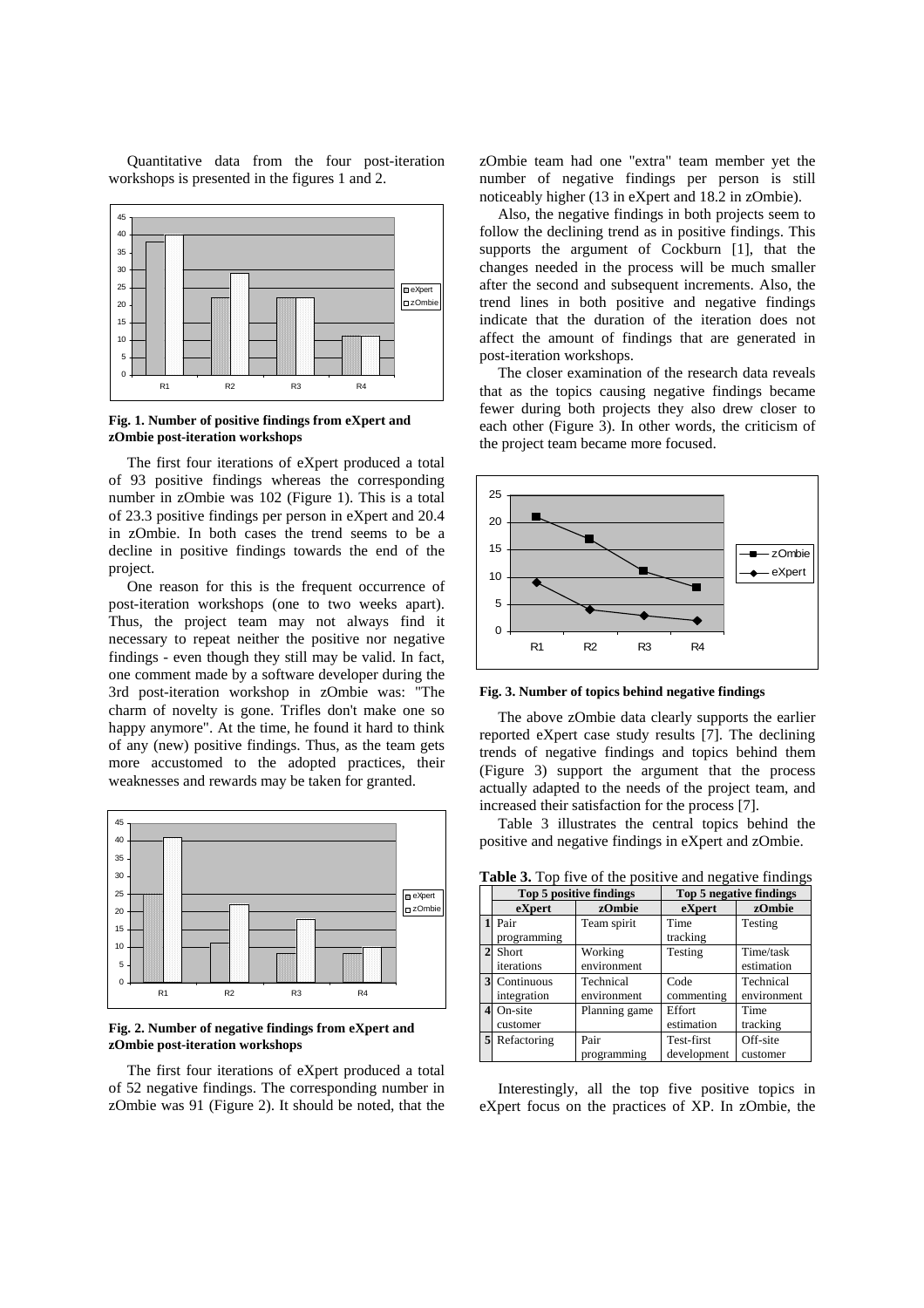positive findings concentrated more on human and environmental aspects.

The closer examination of the negative findings in the two projects discloses some project specific problem areas especially regarding the zOmbie project. One clearly emerging issue is the off-site customer that was applied in only the zOmbie project. 20% of the negative findings in the first iteration related to the offsite customer that was too busy. Changing the off-site customer - which often may be impossible - solved much of the problem in this case. Also, the communication practices with customers were improved throughout the project. Another clearly project specific problem area in the zOmbie project was testing in the mobile software development environment. 12% of the 92 negative findings throughout the project related to this problem. Specifically, this problem related to testing (test-first) in the client side (i.e., simulator) environment and was not solved during the project. Also, the set-up of the technical environment was found more complicated in mobile software than in intranet application development as it required fire wall configurations and setting-up of IP server, for example. In zOmbie, 8.7% of the negative findings related to environmental problems where as this topic resulted zero findings in eXpert.

Common in negative findings for both projects was the lack of clear exit-criteria for tasks, i.e. criteria to verify if the task is actually done. Also, data collection was found problematic. Due to the research character of the project, the collection of measurement data was heavy and time tracking detailed. However, both of these findings appeared strongly after the first iteration and sharply lowered towards the end of the project. Also, the importance of coding standards as well as their proper use was an issue that came up in both of the projects. Furthermore, the estimation of tasks was found as clearly problematic in both of the projects. In zOmbie, 15% of all the negative findings related to this topic and 17% in eXpert.

Two topics that were reported in only the eXpert project were test-first and short iterations. The test-first approach [13] was clearly problematic due to the fact that there was no expert available on this approach. In the latter project, however, the project manager was a member of the previous eXpert team and thus had some experience and knowledge on this topic. In eXpert, the negative findings related to testing refer to the decrease of motivation of the external testing team that reflected on the development team as lack of testing results and feedback.

Figure 4 presents the number of actual process improvements that were carried on after iterations.



**Fig. 4. Quantity of implemented software process improvements** 

As it can be seen, the post-iteration workshops of the zOmbie project implemented 56 improvement actions whereas eXpert only 16. The thorough analysis of improvement actions and their effect is out of the scope of this paper. One reason for this is that the existing project level SPI techniques lack a detailed procedure for follow-up of SPI actions as well as their support with, for example, measurement data. However, quantitative data of SPI actions is interesting in order to evaluate how the number of negative findings in each workshop relates to the number of process improvements (Figure 5).



**Fig. 5. Negative findings vs. quantity of implemented software process improvements**

Figure 5 illustrates how the variation between the amount of negative findings and process improvements actions is widest after the first iteration in both of the case studies. For one, this data indicates that the project teams were cautious on making any process changes at the beginning of the project. One reason for this was the novelty of the methods and techniques used which made it impossible to evaluate whether the negativity was caused by the method itself or the lack of ability of the project team to apply it. For example,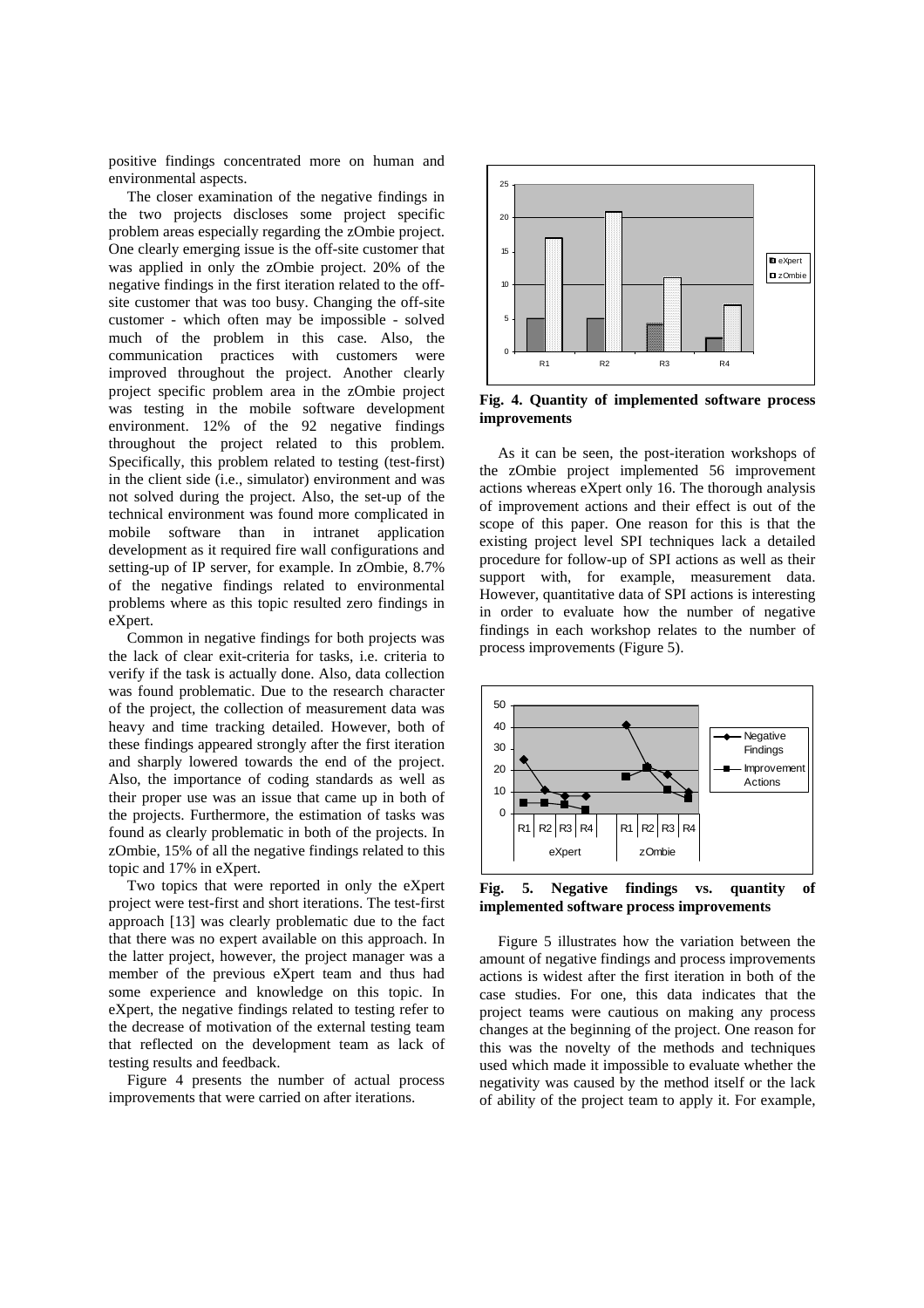in eXpert, the test-first approach caused negative findings during the first two iterations but they actually turned into positive findings towards the end of the project as the project team learned to apply the technique.

Learning was something that also took place during the post-iteration workshops. For example, some of the negative findings could be identified as negative findings could be identified as misunderstandings or problems in communication. These issues needed no specific actions but were solved by discussion within the team. Also, it can be interpreted from Figure 5 that the implemented SPI actions influence in decreasing the amount of negative findings after the following iteration. This, again, implicates to the increased satisfaction of the project team to the enhanced process. For example, as the data collection tools were improved both in eXpert and zOmbie, the negative findings this topic were dried up. On the contrary, the SPI actions, though relatively small at times, seemed to produce positive findings on even the annoying topics such as data collection.

# **4. Conclusions and Further Work**

Agile principles suggest that the software development team should regularly reflect on how to become more effective and tune and adjust its behaviour accordingly. Some systematic approaches have been proposed on how to execute this selfreflection process effectively but little empirical evidence yet exits. This paper presents a comparison of empirical results of two case studies where two known self-reflection approaches were combined [1, 6] and four post-iteration workshops were held in two XP projects.

The goal was to study how the post-iteration workshop results from two affinite, yet divergent projects vary in order to strengthen the conclusions of earlier reported eXpert results [7], and to broaden the study to find coherences and deviations from the research data. The data includes the quantity and quality of positive and negative findings from the postiteration workshops as well as quantity of the actual SPI actions made based on the findings. Though these two case studies do not offer extensive enough data to draw any generalizations, some conclusions can be brought forward for further evaluation.

Firstly, several consistencies could be found on the data of the two projects. For one, the amount of both positive and negative findings decreased towards the end of the projects quite rapidly. This indicates the customization of the project team to the new tools and practices and especially the decrease in negative findings refer to increased satisfaction of the project team towards the end of the project. In other words, the findings support the assumption that post-iteration workshops were effective on improving the process to suit the development team. Secondly, the correlation between the number of negative findings and the number of SPI actions clearly drew closer towards the end of the projects as the amount of needed improvements clearly lowered. This data also speaks for the successful adaptation of the software process and the effectiveness of post-iteration workshops.

Thirdly, the data from both projects show that the effort needed on post-iteration workshops clearly decreases from iteration to iteration. This somewhat indicates the learning of using the technique, but it also correlates to the increased satisfaction of the project team. The lower amount of negative findings in consecutive iterations shortened the time spent on discussion and decision-making concerning the SPI actions for next iteration.

Also some deviations could be found when comparing the research data from the two projects. The zOmbie case study produced clearly a larger amount of negative post-iteration workshop findings. The underlying causes for this were found in several factors. One of these was the complexity of a project. In the mobile software development project (zOmbie) few clearly complex factors, such as environment setup and testing in mobile device were found to increase the amount of negative findings compared to eXpert. Also, one clear factor to increase the amount of negative findings was the off-site customer in zOmbie. Naturally, the larger amount of negative findings can also be seen in the longer duration of workshops in zOmbie. In other words, factors such as the complexity of project and suitability of the used software process for the specific team effect on the time spent on post-iteration workshops and the amount of changes needed in the process.

The effort used on post-iteration workshops decreases towards the end of the project in both case studies. It could be calculated to be as low as 2.2% (4th zOmbie workshop). When taking into consideration the shorter working week (i.e., 24 hours per week), the effort needed on post-iteration workshops is quite tolerable especially when considering the immeasurable value of increased satisfaction and learning of project team. Still, the effectiveness of post-iteration workshops in regard to effort and duration is something that should be further increased especially during the first iterations. On the research data presented, some normative base can be found to estimate how much effort should be allocated in organizations for holding post-iteration workshops.

According to the software developers of eXpert and zOmbie, the rapid visibility of the SPI actions and the